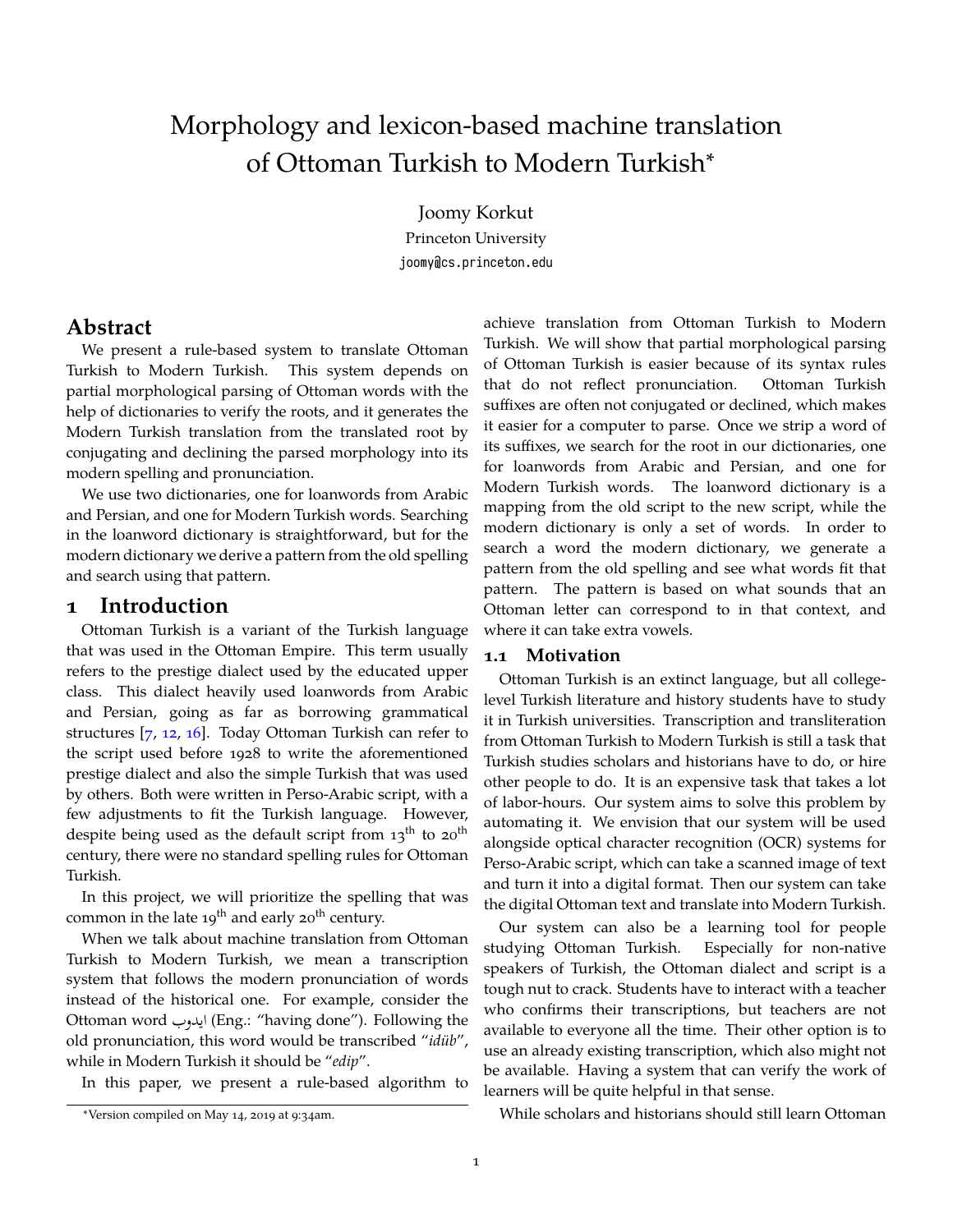Turkish, there will also be a group of users who do not know Ottoman Turkish, but still want to understand a given text. If our system is developed enough, it will make primary sources available to more researchers.<sup>[1](#page-1-0)</sup>

We preferred a rule based approach due to the lack of data in Ottoman Turkish. The amount of digitized texts alongside their translation or transcription is very limited in the first place. Resources in Ottoman Turkish are often either in image form, or untranslated.<sup>[2](#page-1-1)</sup> Furthermore, we would need enough data to account for all the grammatical irregularities. Unfortunately, this is not possible in the current state of Ottoman text digitization.

## **2 Challenges**

Before we present our system, it is necessary to explain the challenges of reading and translating Ottoman Turkish.

#### **2.1 Orthographical ambiguity**

Ottoman Turkish used Perso-Arabic script with a few extra letters and diacritics, we will call this the Ottoman script for brevity. Modern Turkish script, which is the Latin alphabet with extra letters, does not correspond to the Ottoman script in a straightforward way.

There are letters in Ottoman script that correspond to many different letters in the new script. For example, و corresponds to *v*, *o*, *ö*, *u* or *ü* depending on the context. Another example is ك, which can correspond to *<sup>k</sup>*, *<sup>g</sup>*, *<sup>ğ</sup>*, *<sup>y</sup>* or *n* depending on the context. These are the most extreme cases, and while there are other such examples, we will not go through all of them here. Given that our end goal is to generate Modern Turkish text, this is the kind of ambiguity we should worry about.

Similarly, some letters in the new script can be written with multiple letters in the Ottoman script. For example, the letter*<sup>s</sup>* should be written withس,صorث, depending on the word. Since we are not generating any Ottoman Turkish text, we are not concerned about this kind of ambiguity.

#### <span id="page-1-3"></span>**2.2 Missing vowels**

Many of the vowels in words are omitted in writing and inferred by the reader. For example, the Ottoman wordترلك (Eng.: "slipper") should be translated to "*terlik*". However, the Ottoman spelling consists of only four letters, which are the consonants *t*,*r*, *l* and *k*. The vowels *e* and *i* are inferred by the reader, with help from their handle on the vocabulary and their experience with the language.

#### **2.3 Legacy spellings of loanwords**

Ottoman Turkish preserves the original spellings of words borrowed from Arabic and Persian, regardless of how those words are pronounced in Turkish.

Consider the Ottoman loanword from Arabic جدا) Eng: "seriously"). In modern Turkish this would be written "*cidden*". However, notice that the Ottoman spelling consists of three letters:  $\tau$ , which corresponds to *c* here with no issues, then د, which inexplicably is doubled in pronunciation, and then  $\vert$ , which would normally correspond to *a* at the end of the word, but instead is pronounced *en*. For someone who cannot recognize this word, it is easy to miss the translation above and go for the Persian loanword "*cüda*" (Eng: "separated"), which is spelled the same way.

The reason for the mess here is that diacritics are almost always entirely omitted in Ottoman Turkish. If we were to write the same word with all the diacritics, we would write جِدًّا, which would disambiguate the translation. .<br>ب

For an example of a Persian loanword, consider پاپوش (Eng: "shoe"). A direct transcription would be "*papuş*", but in Modern Turkish this would be written "*pabuç*".

Later eras of Ottoman Turkish spell the same word as پابوج, which directly transcribes to "*pabuc*". Notice that the *c* at the end becomes *ç* in Modern Turkish. Similarly *d*'s at the end of words often change to *t*, and *b*'s at the end change to *p*. This is a common change in Turkish grammar called "fortitive assimilation"; loanwords in Modern Turkish reflect this in the spelling as well, but loanwords in Ottoman Turkish keep the original spellings.

#### **2.4 Ambiguous word boundaries**

The Ottoman script is written from right to left, by attaching letters to each other. However, not every letter attach to one another. The letters  $\vert$ ,  $\vert$ ,  $\vert$ ,  $\vert$ ,  $\vert$ ,  $\vert$ ,  $\vert$ ,  $\vert$ ,  $\vert$ ,  $\vert$ ,  $\vert$ ,  $\vert$ ,  $\vert$ ,  $\vert$ ),  $\vert$ attach to the letter before (on the right), and not the letter after (on the left). This is already handled perfectly by digital systems. When we are inspecting a list of characters, we do not have to worry about what letters attach to another, we can simply inspect them one at a time.

However, in Ottoman Turkish specifically, the letter ہ has a conditional attachment rule. This letter can stand for *h*, *a* or *e* in pronunciation. It only attaches to the left if the letter ہ is read *<sup>h</sup>* in that context, and does not attach to the left otherwise.

Consider the loanword from Arabic الهه) Eng: "goddess"), "*ilahe*" in Modern Turkish. The last two letters of this word are both  $\circ$ . The former is in its middle form  $\circ$ , since it stands

<span id="page-1-0"></span><sup>&</sup>lt;sup>1</sup>Given that they are available in digital format. OCR systems only work well on printed (*matbu*) material; other writing styles and handwriting require a different kind of expertise.

<span id="page-1-1"></span><sup>2</sup>The OpenOttoman project (<https://openottoman.org/>) and Ottoman WikiSource ([https://wikisource.org/wiki/Osmanlıca\\_VikiKaynak](https://wikisource.org/wiki/Osmanlıca_VikiKaynak)) are good examples of both.

<span id="page-1-2"></span><sup>3</sup>Such last letters can change back if if the word takes a suffix that starts with a vowel. The word *pabuç* with the dative suffix *-a* would be "*pabuca*". This is an example of "consonant lenition".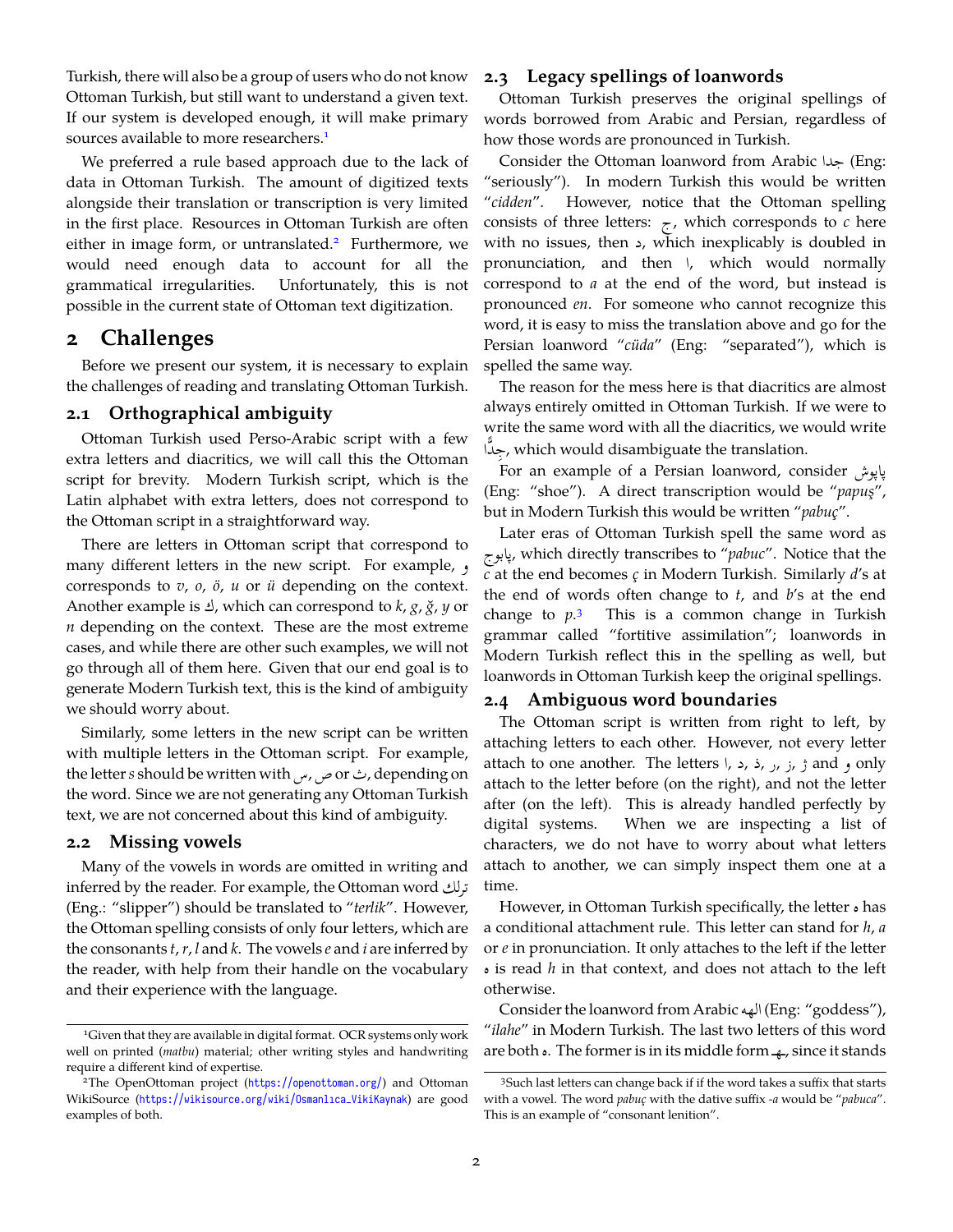for  $h$ . It attaches to the latter, is in its final form  $\triangle$  since it stands for *e*. If we were to add a suffix to this word, such as يه, which would be read *-(y)e*, for the dative case, we would see that it does not attach to the  $\lambda$ . The final word would then be الهه الإله (Eng: "to the goddess"), "*ilaheye*" in Modern Turkish.

In order to separate that suffix from the word so that it doesn't attach, we had to use a Unicode character called "zero width non-joiner". This character is invisible, but it prevents the characters before and after it from attaching. It is also common to use a space, which is visible, to achieve the same effect. This is a problem for our system, because Ottoman Turkish spelling normally has spaces as word boundaries. However, this usage means not every space is a word boundary, which means we have to take this into account when we translate a word. What we think is a word might not actually be the full word.

# **3 Related work**

#### **3.1 Morphological parsing**

Parsing Turkish morphology has long been an area of interest in computational linguistics, since the agglutinative structure of the Turkish language is an challenging research question. Therefore there is a long line of work in this area  $[4, 5, 8-11, 13-15]$  $[4, 5, 8-11, 13-15]$  $[4, 5, 8-11, 13-15]$  $[4, 5, 8-11, 13-15]$  $[4, 5, 8-11, 13-15]$  $[4, 5, 8-11, 13-15]$  $[4, 5, 8-11, 13-15]$  $[4, 5, 8-11, 13-15]$ , among which it is possible to find both finite-state-based approaches and statistical approaches. Grammar of the Turkish language is unusually regular, which might have encouraged researchers to insist on finite-state methods.

Our approach in this paper is inspired from Eryiğit and Adalı  $[5]$  $[5]$ , which describes a finite-state machine to parse words in reverse, by stripping affixes and reaching a root. Their approach does not use a lexicon, which is different from our approach.

#### **3.2 Machine translation of Ottoman Turkish**

Our project is not the first to attempt machine translation from Ottoman Turkish to Modern Turkish. We have found at least two such projects.

One of them was developed by Rahmi Tura, whose web site is not reachable anymore. He had a demo video online, which showcased features like translation from Ottoman Turkish to Modern Turkish with or without the diacritics and vice versa. However, the program was never made available or sold online. In our personal communication<sup>[4](#page-2-0)</sup>, he stated that his system has a database that consists of approximately one million words, in their conjugated and declined forms. He argued that matching words in their whole form increases the accuracy, even though it is at the expense of developing a comprehensive database.

The other such project is called Dervaze, developed by Güngör and Şahin [[6](#page-4-3)]. Their project is very similar to ours, and they have a working demo system online.<sup>[5](#page-2-1)</sup> We have tested their implementation, and we encountered some problems that we claim stem for their pipeline design:

- They choose to pick only one translation out of many possible ones. Our project will give the full range of possibilities to the user, which reduces readability of the result but increases accuracy.
- They skip words that fail to translate. We will always report to the user if we fail on a word.
- They fail on translating simple Turkish words. This is because they use a Ottoman to Turkish dictionary which might not include simpler Turkish words.

# **4 Method and algorithms**

#### **4.1 Overview**

Despite the challenges mentioned above, our algorithm is based on a simple principle: Turkish is an agglutinative language where roots of words are not inflected when new suffixes are attached, and the new suffixes take forms according to the last syllable of the word that are attached to. We will take a word and perform a partial morphological parsing by break it apart to its roots and suffixes, then we will find the translation of the root and reconstruct the suffixes according to the grammar rules of Modern Turkish.

Take the plural suffix for nouns, written as *-ler* or *-lar* in Modern Turkish. If we attach this suffix to the word "*göz*" (Eng: "eye"), then we get "*gözler*", because the last syllable $6$  before the suffix contains one of the front vowels *e*, *i*, *ö*, *ü*. But if we attach the same suffix to the word "*kuş*" (Eng: "bird"), then we get "*kuşlar*", because the previous syllable has one of the back vowels *a*, *ı*, *ö*, *ü*.

The plural suffix in Ottoman Turkish, however, does not change its form. It is written as  $\downarrow$ - for all cases, only containing the letters for the *l* and *r*. The word "*gözler*" would be written as گوزلر and "*kuşlar*" would be written as قوشلر. The missing vowels problem we described in [subsection 2.2](#page-1-3) work in our advantage here; the computer can just look for the  $\frac{1}{2}$ - at the end, strip it off, and use the rest as an hypothetical root.

An hypothetical root would be looked up in the dictionaries, and if there is not entry for that, we would continue to look for more suffixes. Even if there is an entry, it is possible that a word has multiple translations in Modern Turkish, so we should still look for more suffixes.

There are a few corner cases in the  $\frac{1}{r}$ -(*-ler*, *-lar*) example. One of them is that the ending with this letter sequence

<span id="page-2-2"></span><span id="page-2-1"></span><sup>5</sup> <http://dervaze.com/translate-ott/>

 $^6$ Syllabification rules of Turkish dictate that there is only one vowel per syllable.

<span id="page-2-0"></span><sup>4</sup>On April 29th, 2019, via e-mail.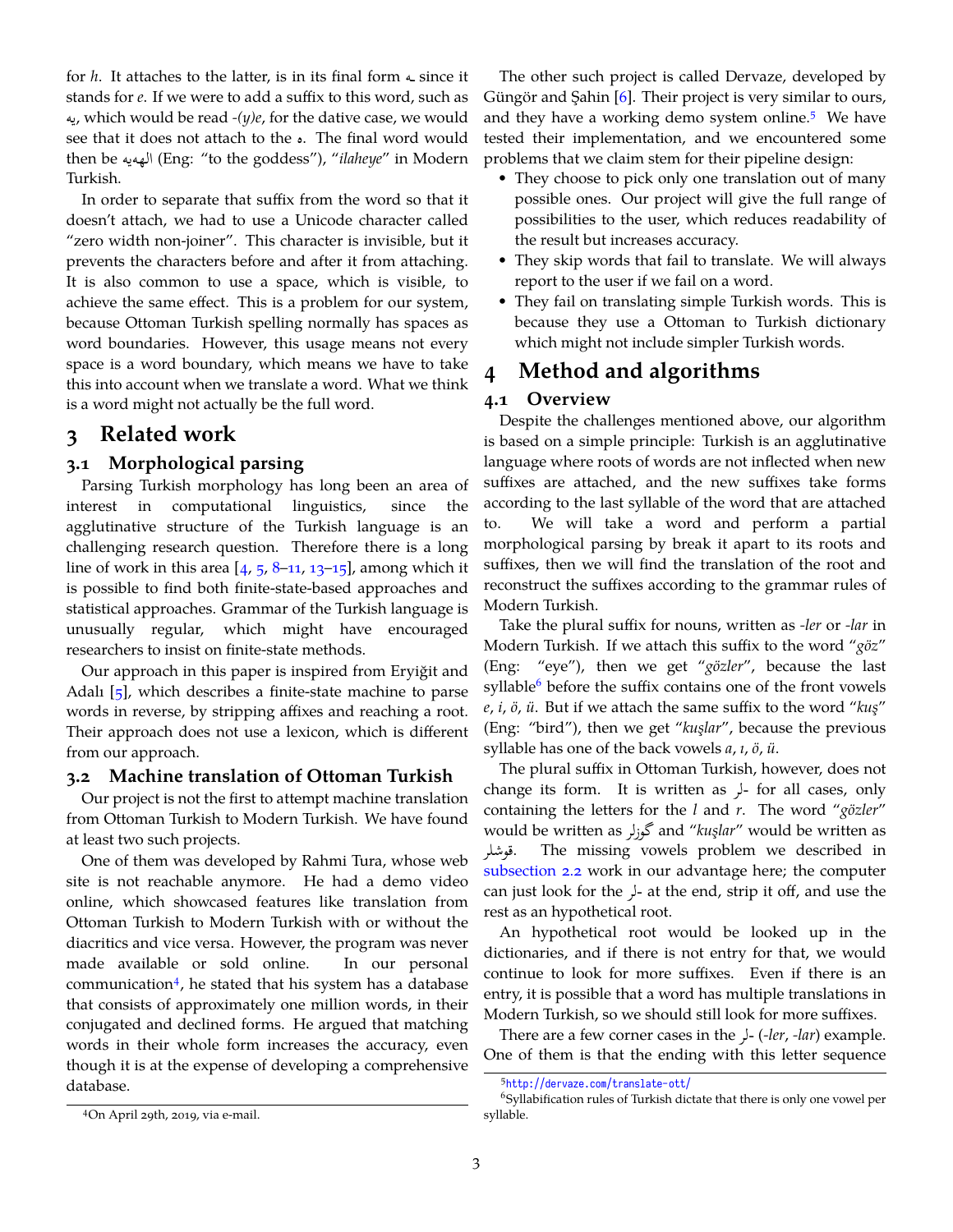does not necessarily mean it is a plural suffix. It is possible to have words that end with the same letters that have no suffixes. Consider the loanword from French پوپولر) Eng: "popular"), which translates to Modern Turkish "*popüler*". We can try to parse the ending as a suffix and search for the beginning in the dictionary, which will fail. However, our program can find a word in one our dictionaries that matches either directly or through a pattern, which lets the program recover from the previous state.

The other corner case is that  $\frac{1}{r}$  *(-ler, -lar)* is not just the plural suffix for nouns. The  $3<sup>rd</sup>$  person plural suffix in verb conjugations is also of the same form. For example, the word گلدى) Eng: "he/she/it came", Tur: "*geldi*") can take the same suffix and become گلديلر) Eng: "they came", Tur: "*geldiler*"). Here the fact that our morphological parsing is partial saves us. When we are parsing the suffixes our goal is not to produce a full morphological structure like *göz<n><pl>* for "*gözler*" or *gel<v><past><3p>* for "*geldiler*". Our goal is merely to identify what suffixes we have so that we can reconstruct them, we are not interested in what function they have in the grammar.

Most suffixes in Ottoman Turkish generally have only one form, even though their Modern Turkish equivalents might have many more.[7](#page-3-0) For example, the suffix of the direct past tense دى- in Ottoman Turkish has 8 different forms in Modern Turkish: *-dı*, *-di*, *-du*, *-dü*, *-tı*, *-ti*, *-tu* and *-tü*. Notwithstanding, there are exceptions to these cases. Rarely it is possible to see دى- as -دى-, ب-دو-, which correspond to the forms in Modern Turkish. This is due to the lack of standardization in Ottoman Turkish; a writer's spelling depends on the era they live in and also their "idiography", i.e. an individual's unique way of spelling.

#### **4.2 Dictionary lookup and pattern generation**

As we described earlier, our program will use two kinds of dictionaries to look up words. The first one is a dictionary that maps Ottoman Turkish spellings to Modern Turkish spellings $^8$  $^8$ , it is basically a table with two columns. It will have a mapping from الهه to "*ilâhe*", from جدا to "*cidden*" and so on. The second dictionary is a table with only one column, it is simply a list of words in Modern Turkish borrowed from the Zemberek project [\[1](#page-4-4)].

The first dictionary mostly consists of loanwords from Arabic and Persian, since they are spelled in Ottoman Turkish the same way they are spelled in the original language, even when their pronunciation is changed in Turkish. Therefore, unless there is a dictionary the program can look up from, it will get those word wrong. Consider the word چهارشنبه) Eng: "wednesday"). It is spelled "*çarşamba*" in Modern Turkish, but a direct transcription would be "*çeharşenbe*".

For word that are originally Turkish, there is a much higher chance that we can get the right translation from the spelling, despite the ambiguities. We will generate a regular expression from the Ottoman spelling and match it against the entries in our second dictionary.

Consider the word گوز) Eng: "eye", Tur: "*göz*") that we mentioned above. There are three letters in this word:

- 1. گ only corresponds to one letter in Modern Turkish, which is *g*. Hence our pattern for this letter only consists of /g/.
- 2. و can correspond to five letters in Modern Turkish, *<sup>v</sup>*, *<sup>o</sup>*, *<sup>ö</sup>*, *<sup>u</sup>* or *<sup>ü</sup>*. The last four of these are vowels, and if و here stands for a vowel, then it does not imply the possible existence of another vowel before or after it. However, if و stands for *<sup>v</sup>* here, it may or may not be followed or preceded by a vowel, and we have to account for that vowel in our pattern.

Hence our pattern for this letter would be /(((a|e|i|ı|o|ö|u|ü)?v(a|e|i|ı|o|ö|u|ü)?)|o|ö|u|ü)/. We have optional vowel patterns before and after the *v*, or this letter might just be standing for *o*, *ö*, *u* or *ü*

3. ز only corresponds to one letter in Modern Turkish, which is *z*. Hence our pattern for this letter only consists of /z/.

Therefore, our final pattern for this word will be /^g(((a|e|i|ı|o|ö|u|ü)?v(a|e|i|ı|o|ö|u|ü)?)|o|ö|u|ü)z\$/.

Searching with this pattern in the modern dictionary, we will find two matching words: "*göz*" and "*güz*". This ambiguity is inherent to the Ottoman script, and there is not much we can do about that. Our program will take this root and decline the suffixes if there are any, and display both translations to the end user.

# **5 Experiments and results**

There is a prototype implementation $9$  of our system in the Haskell programming language. This implementation is currently missing many of the suffixes in the Turkish language, but it works well on simple inputs. Here is an input sentence we entered to our program: "لردن باخچه ياپراقلر .دوشمش) "Eng: "Leaves fell from the gardens.") For this input, we got the following output:

yapraklar bahçelerden düşmüş, duşmuş, dövüşmüş, döşmüş . (2.61 secs, 15,223,379,696 bytes)

<span id="page-3-0"></span><sup>7</sup>This is because the Modern Turkish spelling closely reflects the pronunciation.

<span id="page-3-1"></span><sup>8</sup> [http://ekitapgunlugu.blogspot.com/2013/03/](http://ekitapgunlugu.blogspot.com/2013/03/osmanlca-sozluk-veritaban.html)

[osmanlca-sozluk-veritaban.html](http://ekitapgunlugu.blogspot.com/2013/03/osmanlca-sozluk-veritaban.html). It is a combination of ten different dictionaries compiled by an unnamed blogger.

<span id="page-3-2"></span><sup>9</sup> <https://github.com/joom/dilacar>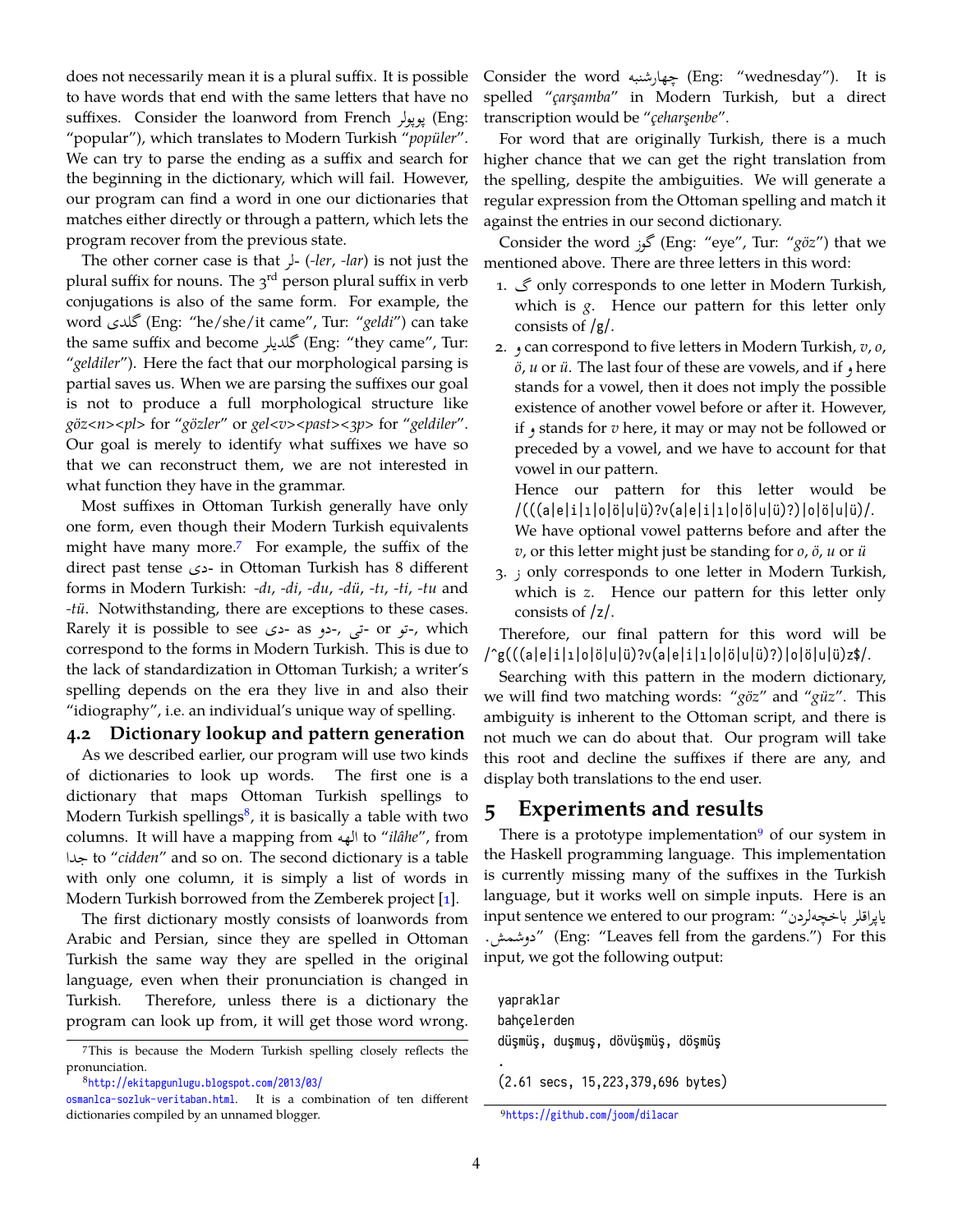For the first two words, our system succeeds in finding the right match. For the last word the correct translation is "*düşmüş*" (Eng: "fell"). "*duşmuş*" (Eng: "was the shower") and "*döşmüş*" (Eng: "was the bosom") are technically correct yet nonsensical translations. The correct spelling "*dövüşmüş*" has explicit vowels and consonants for the *ö*, *v* and *ü* in the middle. The aggressive possible vowel insertion in our pattern generation assumes that these words can be spelled with omitted vowels. This can create incorrect translations but also if we encounter an exceptional spelling our system will capture it.

### **6 Future work**

As we see above, a three word sentence can take 2.61 seconds to translate, which is very high. Most of this time is spent on dictionary lookups. Our implementation currently goes through the entire dictionary linearly and tries to match the entries. The Ottoman Turkish to Modern Turkish dictionary can be made more efficient through different methods, such as using a trie as the data structure. However, this would require some setup time for our program to populate the data structure with the dictionary content. The Turkish dictionary is slightly different, since our system uses regular expressions to see which words match the pattern, yet the paper of Baeza-Yates and Gonnet [[2](#page-4-5)] show that a special form of tries called suffix trees can help make that more efficient. A more established option for both dictionaries would be to compile the them into a finite-state transducer or machine, similar to the work of Çöltekin [\[4\]](#page-4-1).

Most important enhancement for our system's overall accuracy would be better dictionaries. Current dictionaries we have are limited: the Ottoman dictionary currently has 14.000 entries, while the modern one has slightly less than 29.000. Compared to the one million words of Tura's project, even if his dictionary contains conjugations and declensions as well, our figures are low. Furthermore, the entries we have in our dictionaries are not in their ideal forms. In the Ottoman dictionary, translations of Arabic and Persian words use too many *â* and *î*, while the more modern spelling replaces them with *a* and *i* unless it creates ambiguity. In the modern dictionary, verbs are in the infinitive form instead of the root form, which currently causes problems. These problems can be solved if more time is spent on data cleaning, however we currently lack the time and manpower to do so.

# **7 Conclusion**

In this paper, we have presented a rule-based system to translate Ottoman Turkish to Modern Turkish, along with a prototype implementation that demonstrates the feasibility of our algorithm.

The main feature of our system is partial morphological parsing from the Ottoman spelling of words, taking advantage of the often more stable spellings of suffixes in Ottoman Turkish. Our program tries to parse suffixes and to search in dictionaries with what is left.

This search involves two dictionaries, a more limited dictionary from Ottoman Turkish to Modern Turkish in which we search directly, and a more extensive Modern Turkish word list in which we search using a regular expression we generate from the Ottoman spelling of a presumptive root, using the orthographical rules in Ottoman Turkish.

Our implementation is a testament to our claim that a rule-based solution is the right approach to translation between Ottoman Turkish and Modern Turkish, since the two languages are basically the same except the spelling rules and Modern Turkish spelling has very few exceptions.

# **Acknowledgments**

We would like to thank Nilüfer Hatemi and Duygu Coşkuntuna from the Department of Near Eastern Studies at Princeton for their comments on the draft of this paper.

## **References**

- <span id="page-4-4"></span>[1] Ahmet Afşın Akın and Mehmet Dündar Akın. Zemberek, an open source NLP framework for Turkic languages. *Structure*, 10:1–5, 2007.
- <span id="page-4-5"></span>[2] Ricardo A. Baeza-Yates and Gaston H. Gonnet. Fast text searching for regular expressions or automaton searching on tries. *Journal of the ACM (JACM)*, 43(6): 915–936, 1996.
- <span id="page-4-6"></span>[3] Korkut Buğday. *The Routledge Introduction to Literary Ottoman*. Routledge, 2009.
- <span id="page-4-1"></span>[4] Çağrı Çöltekin. A freely available morphological analyzer for Turkish. In *Proceedings of the 7th International Conference on Language Resources and Evaluation (LREC 2010)*, pages 820–827, 2010.
- <span id="page-4-2"></span>[5] Gülşen Eryiğit and Eşref Adalı. An affix stripping morphological analyzer for Turkish. In *Proceedings of the IASTED international conference artificial intelligence and applications*, 2004.
- <span id="page-4-3"></span>[6] Ayşegül Güngör and İ. Emre Şahin. Dervaze: A spelling dictionary for digital translation of Ottoman documents. *International Journal of Languages' Education and Teaching*, 5(3):78–84, 2017. doi: 10.18298/ijlet.1824.
- <span id="page-4-0"></span>[7] V. Hovhannes Hagopian. *Ottoman-Turkish conversationgrammar: a practical method of learning the Ottoman-Turkish language*. J. Groos, 1907.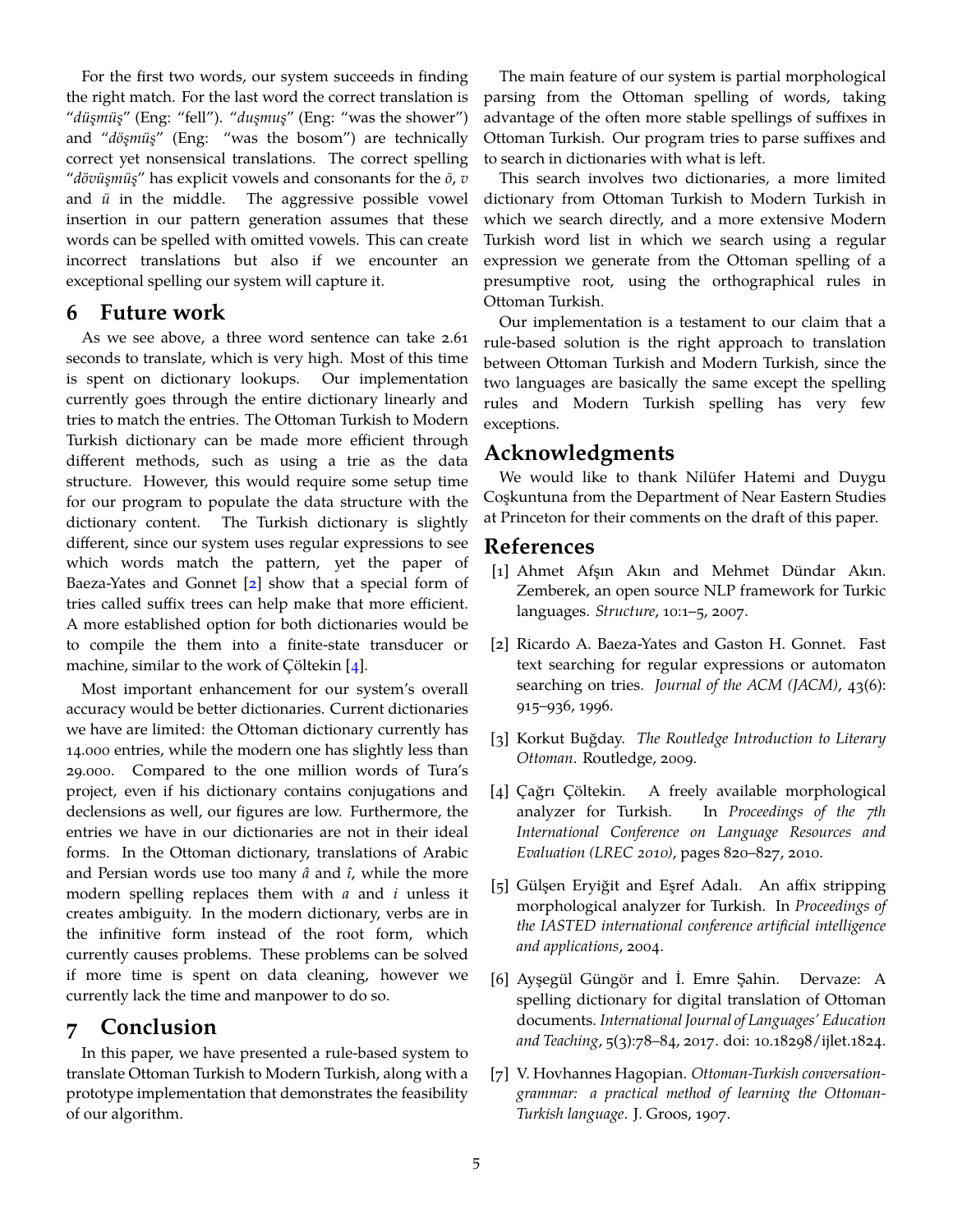- <span id="page-5-2"></span>[8] Dilek Z. Hakkani-Tür, Kemal Oflazer, and Gökhan Tür. Statistical morphological disambiguation for agglutinative languages. *Computers and the Humanities*, 36(4):381–410, 2002.
- [9] Jorge Hankamer. Finite state morphology and left to right phonology. In *Proceedings of the West Coast Conference on Formal Linguistics*, volume 5, pages 41–52, 1986.
- [10] Kemal Oflazer. Two-level description of Turkish morphology. *Literary and linguistic computing*, 9(2): 137–148, 1994.
- <span id="page-5-3"></span>[11] Kemal Oflazer, Elvan Göçmen, and Cem Bozşahin. An outline of Turkish morphology. *Report to NATO Science Division SfS III (TU-LANGUAGE), Brussels*, 1994.
- <span id="page-5-0"></span>[12] James William Redhouse. *A simplified grammar of the Ottoman-Turkish language*, volume 9. Trübner & Company, 1884.
- <span id="page-5-4"></span>[13] Haşim Sak, Tunga Güngör, and Murat Saraçlar. Morphological disambiguation of Turkish text with perceptron algorithm. In *International Conference on Intelligent Text Processing and Computational Linguistics*, pages 107–118. Springer, 2007.
- [14] Haşim Sak, Tunga Güngör, and Murat Saraçlar. A stochastic finite-state morphological parser for turkish. In *Proceedings of the ACL-IJCNLP 2009 Conference short papers*, pages 273–276. Association for Computational Linguistics, 2009.
- <span id="page-5-5"></span>[15] Ayşın Solak and Kemal Oflazer. Parsing agglutinative word structures and its application to spelling checking for Turkish. In *Proceedings of the 14th conference on Computational Linguistics-Volume 1*, pages 39–45. Association for Computational Linguistics, 1992.
- <span id="page-5-1"></span>[16] Johann Strauss. Linguistic diversity and everyday life in the Ottoman cities of the Eastern Mediterranean and the Balkans (late 19th–early 20th century). *The History of the Family*, 16(2):126–141, 2011.